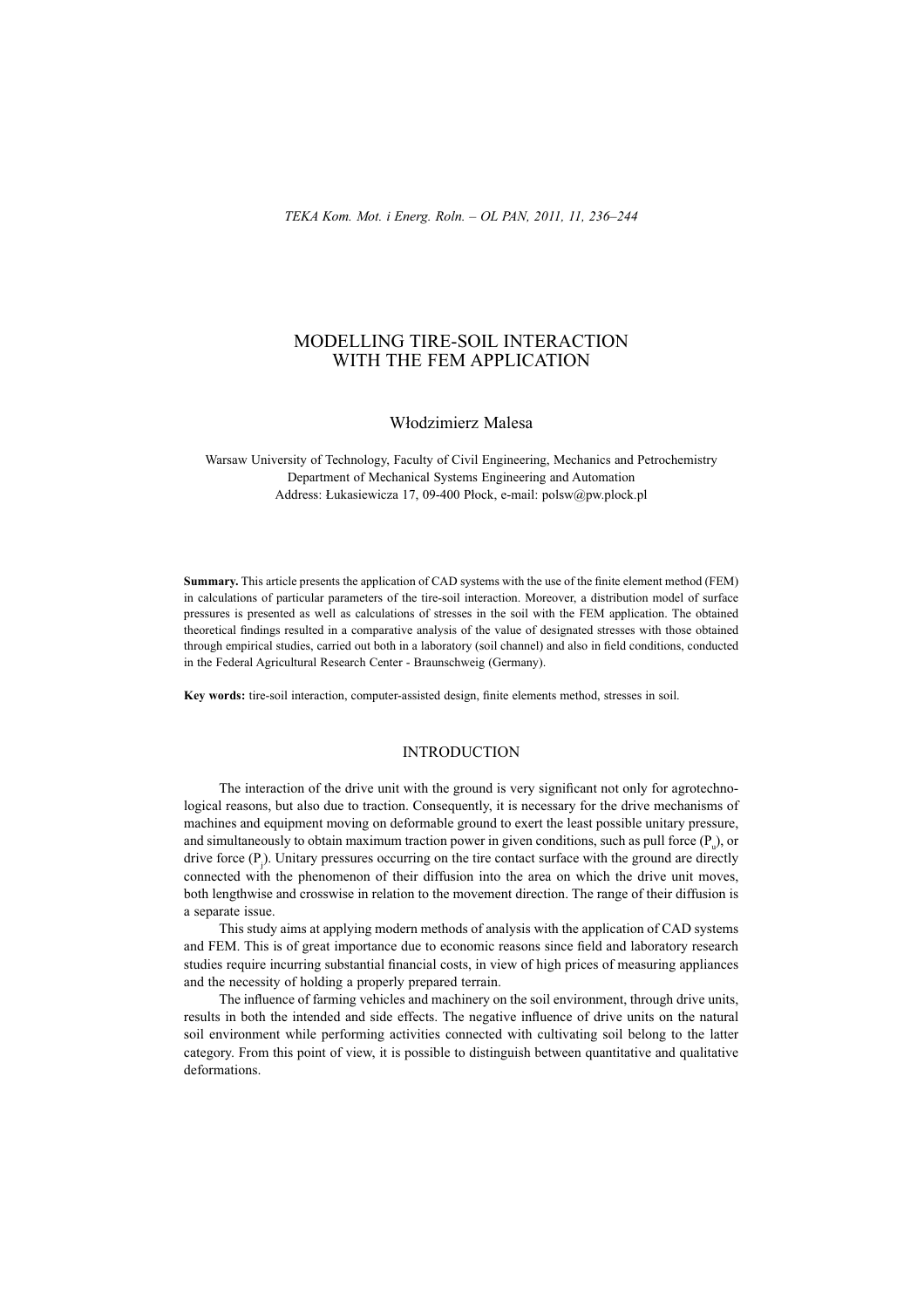In the modern farming technology there is a tendency to increase powers of traction drive mechanisms of tractors and self-propelled farming machinery parallel to reducing the degree of soil packing (qualitative deformation). The increase in the pressure exerted on soil results in the increase in the drive force value, which directly affects the towing power value. This has caused the necessity of determining dependences describing the impact of drive mechanisms on soil. In the subject-related literature there exist numerous theoretical works and results of laboratory research concerning the issue described here.

In recent times, owing to a dynamic development of computer systems, it has been possible to apply modern numerical computer technology in order to analyze the tire-soil interaction. One of the methods applied to calculate particular parameters of the interaction between the drive mechanisms and soil is FEM (Finite Element Methods).

In this article the results of research study with the use of CAD systems have been presented, particularly the finite element method (FEM), in calculations of particular parameters of the tire-soil interaction. It was vital to verify available tools for solid modeling and FEM calculations from the perspective of their usefulness for calculating pressures in soil under particular tires while driving a farming machine.

#### SOLID MODELS OF DRIVE TIRES

This work presents the scope of works related to the FEM application in analyzing the propagation of stresses in the soil medium following the influence of a particular tire used for self-propelled farming machinery. Solid models of drive tires were made, including all the basic elements constituting their structure. One of the research stages was the elaboration of the model of tire-ground (soil) interaction taking into consideration the system's dynamics. Modeling the ground consisted in performing computer simulations of the tire imprint as well as in determining geometrical features of the shape left during the drive.

Then the distribution model of surface stresses was prepared, as well as calculations of stresses in the soil, with the application of the finite element method. The analysis of the obtained results in the form of chart of stresses was conducted in particular cross sections of the tire-soil geometrical model.

The theoretical findings obtained resulted in a comparative analysis of the value of designated stresses with those obtained through empirical studies, carried out both in a laboratory (soil channel) and also in field conditions, conducted in the Federal Agricultural Research Center -Braunschweig.

The tire model was made in the CAD Inventor system. Subsequent operations, such as sketching, simple and complex stretching, dragging, rounding etc. resulted in a solid which was a virtual model of the tire under examination. As the pattern for building the model, the following tire was used: Stomil 14.9-28/8PR.

#### THE TIRE-SOIL INTERACTION MODEL, INCLUDING THE SYSTEM DYNAMICS

The 3D tire model made in the Inventor system was used for shaping the imprint in the ground. The tire imprint was divided into a set of elementary surfaces to which forces were applied, normal and tangent components. The diagram below (Fig. 1) shows forces affecting the wheel and their distribution on the elementary surface of the imprint.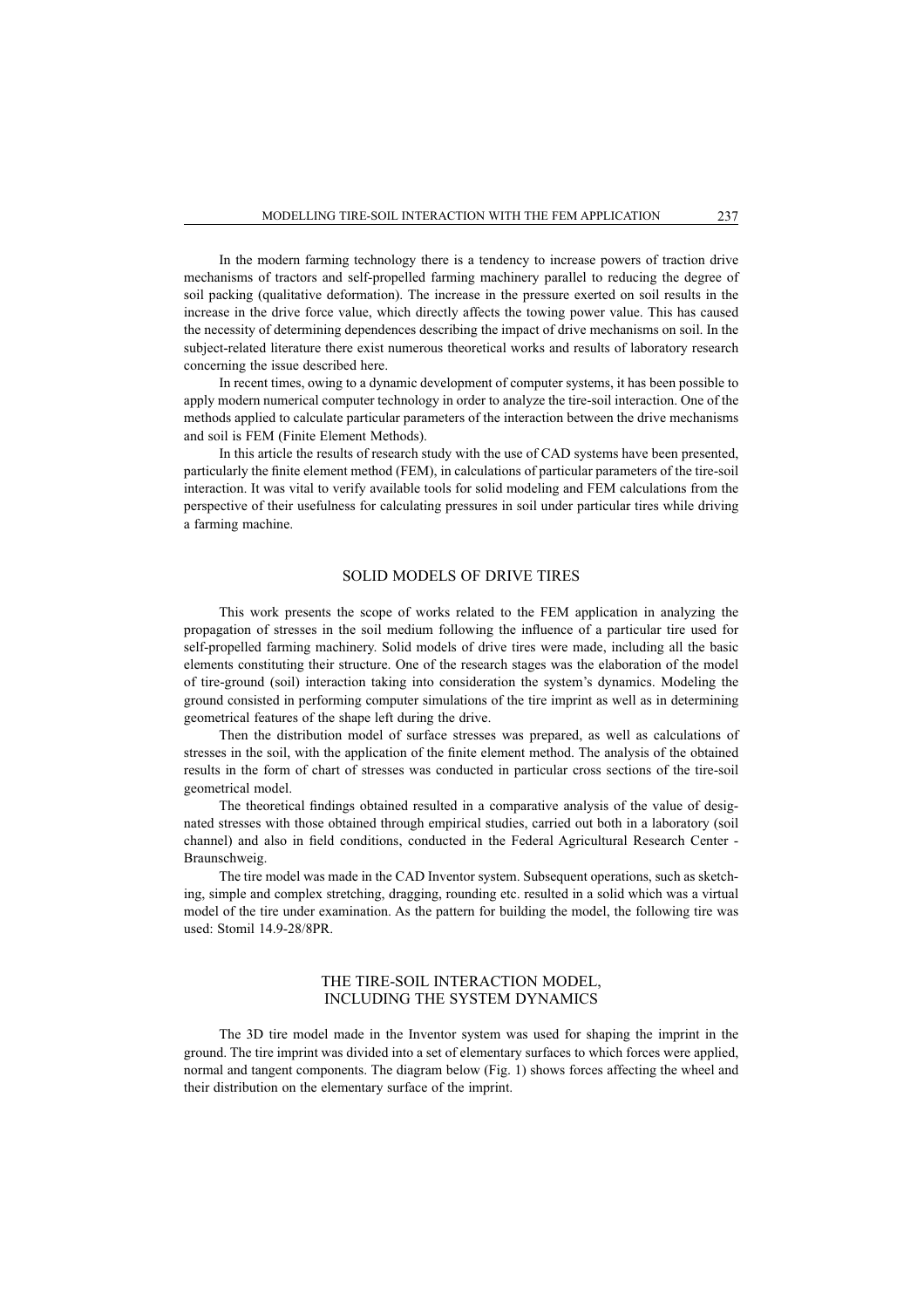

Fig. 1. Diagram of distribution of forces on a particular element of the imprint

Elementary components  $P_i$  as well as  $G_i$  were calculated according to the following dependences:

$$
G_i = \frac{G}{n}
$$
  
\n
$$
P_i = \frac{M}{nR'}
$$
  
\n
$$
P_i = \sqrt{P_{ix}^2 + P_{iy}^2},
$$
  
\n
$$
P_{ix} = P_i \cos(i\alpha_i),
$$
  
\n
$$
P_{iy} = P_i \sin(i\alpha_i),
$$

where:

G – wheel load force,

M – moment of force imposed on the wheel,

 $R$  – tire rolling radius,

 $P_i$  – elementary force tangent to a sector of the tire contact surface with the soil occurring as a result of the moment (M) interaction,

 $P_{ix}$ ,  $P_{iy}$  – components of force  $(P_i)$ ,

 $\alpha_{i}$  – elementary angle of wrap,

 $n$  – number of elementary surfaces,

i – number of an elementary surface.

Figure 2 shows a fragment of the modeled imprint, formed through the tire impact on soil, which was divided into elementary surfaces. To each of these surfaces a tangent force  $P_i$  was applied, which was described by the dependence. Force (G) was distributed evenly on particular elementary surfaces of the imprint.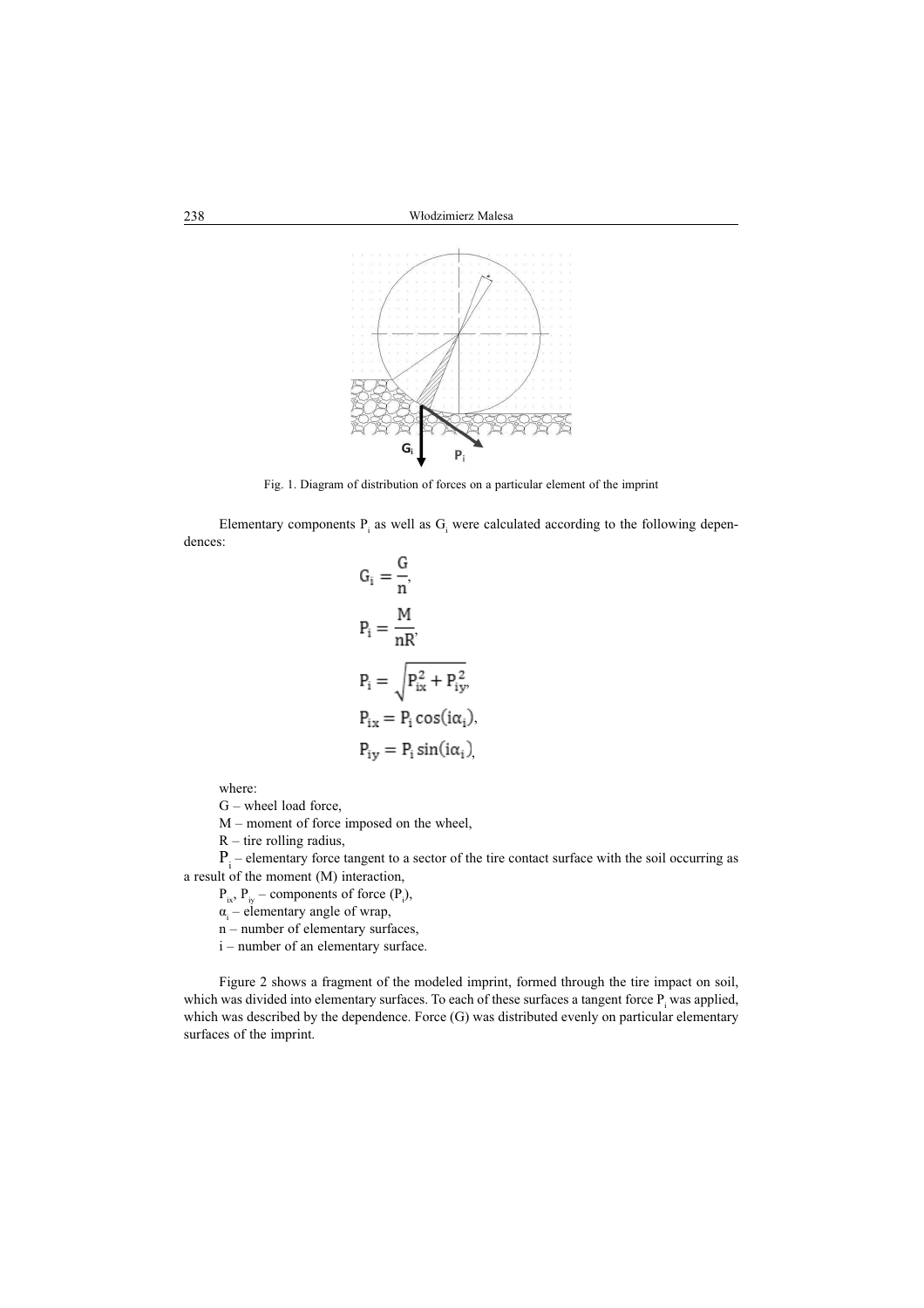

Fig. 2. Model of applying normal and tangent forces to a particular tire imprint sector

On establishing peripheral conditions, the ANSYS module of the Inventor system was used in order to determine pressures in the soil. Calculations were carried out for particular values of force (G) and moment (M).

### PERFORMING CALCULATIONS OF STRESSES AND THEIR ANALYSIS WITH THE APPLICATION OF THE FINITE ELEMENT METHOD

The first case to be analyzed in the ANSYS system was the model of loading the wheel with force  $(G)=7kN$  as well as moment  $(M)=0$  Nm, i.e. the static load test. Then, analogous calculations as in the previous case were conducted, with the difference that the moment of force (M=5000 Nm) of the tire impact on soil was taken into account. The results of the conducted calculations, as well as the trend lines determined as exponential functions (Fig. 3) show that the increase in the moment of force affecting the imprint surface causes the reduction in the value of stresses on comparable depths of the ground.



Fig. 3. Comparison of stresses in soil for the moments of 0 and 5 kNm at force G=7 kN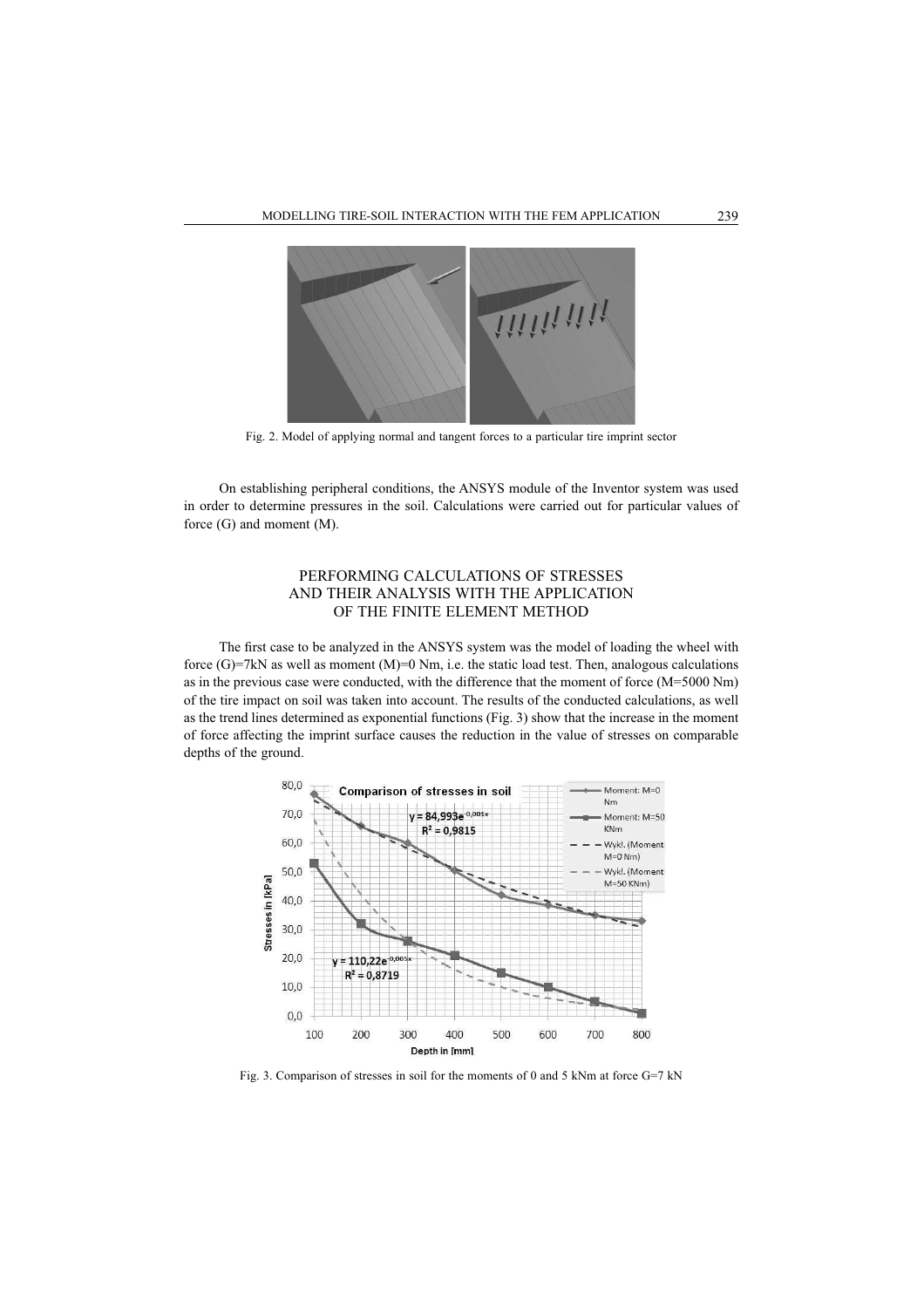

Then, a series of research studies were carried out for load cases analogous to the example above, with the difference that force (G) equaled 10 kN (Fig. 4).

Fig. 4. Distribution of stresses in soil (M=0 Nm, G=10kN, levels in mm)

The analysis of results for the cases when (M=0 Nm, G=10kN) as well as when (M=5000Nm, G=10kN) demonstrates that also in such cases applying the moment of force results in the decrease in stresses. The difference in the value of stresses on particular ground depths approximately indicates a steady tendency, which can also be determined when observing the course of trend lines (Table 1, Fig. 5).

| Depth [mm]              | 100  | 200  | 300  | 400  | 500  | 600  | 700  | 800  |
|-------------------------|------|------|------|------|------|------|------|------|
| $M=0Nm$ . $G=7kN$       | 77.0 | 66.0 | 60.0 | 50.5 | 42.0 | 38.5 | 35.0 | 33.0 |
| $M = 50*102Nm, G = 7kN$ | 53.0 | 32.0 | 26.0 | 21.0 | 15.0 | 10.0 | 5.0  | 1.0  |
| $M=0Nm$ . $G=10kN$      | 98.0 | 94.0 | 73.0 | 63.0 | 59.0 | 55.0 | 47.0 | 41.0 |
| $M = 50*102Nm$ , G=10kN | 76.0 | 56.0 | 48.0 | 41.0 | 28.0 | 21.0 | 15.0 | 7.0  |

Table 1. Comparison of obtained results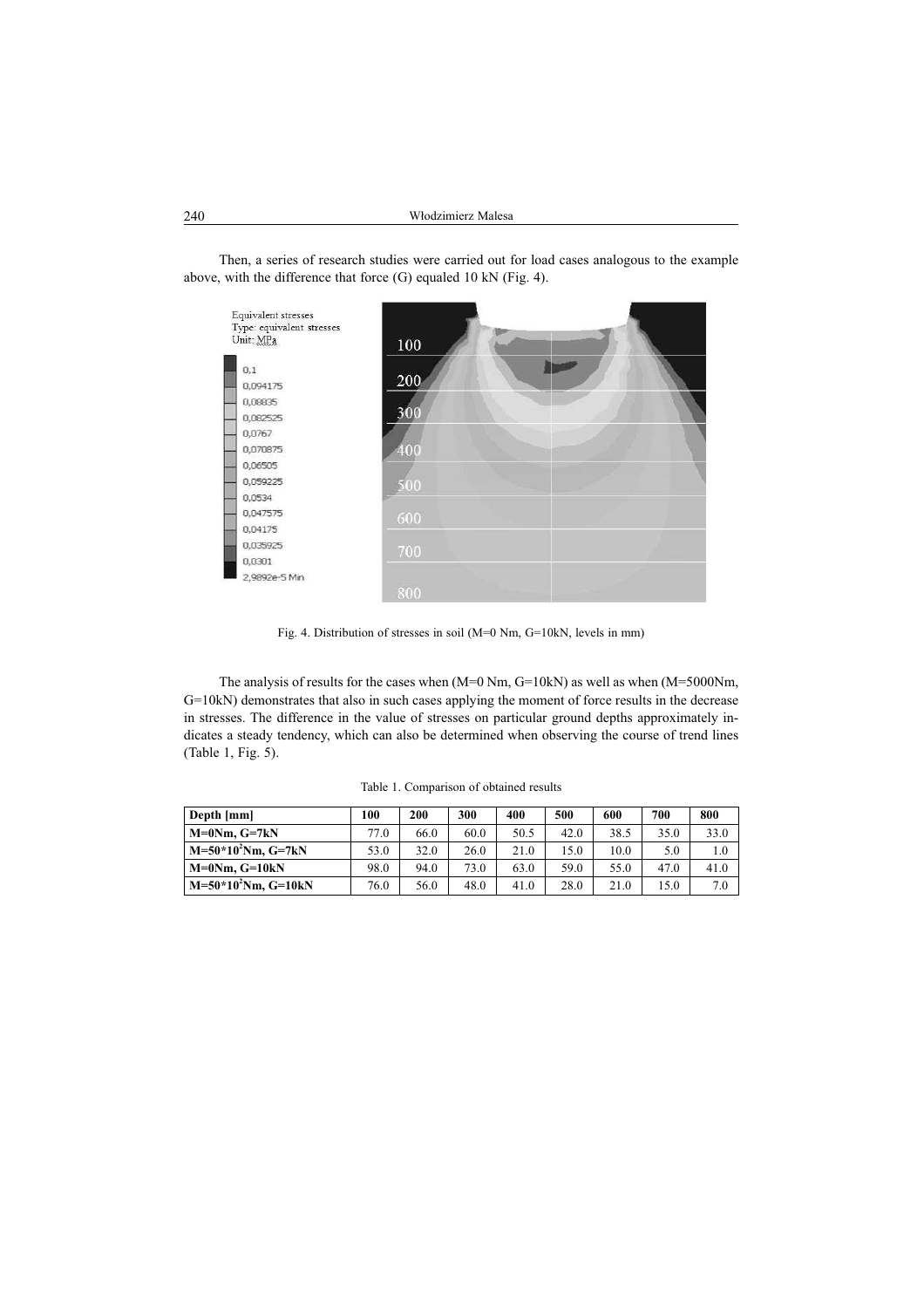

Fig. 5. Comparison of FEM analysis results for examined cases of tire-soil interaction

### VERIFICATION OF CALCULATION METHODS PROPOSED THROUGH COMPA-RISON WITH RESULTS OBTAINED IN FIELD TESTS

The results obtained with the FEM application were compared with laboratory results carried out for the Stomil 14.9-28/8PR tire, which was modeled for the purposes of the simulation conducted with the use of the ANSYS system. The results obtained in laboratory and field tests were used for the comparative analysis.



Fig. 6. Measuring instruments in the Federal Agricultural Research Center (FAL) in Braunschweig Source: Jakliński L.: Mechanika układu pojazd-teren w teorii i badaniach (Mechanics of vehicle-terrain systems in theory and tests) Wybrane zagadnienia (Selected issues), OWPW 2006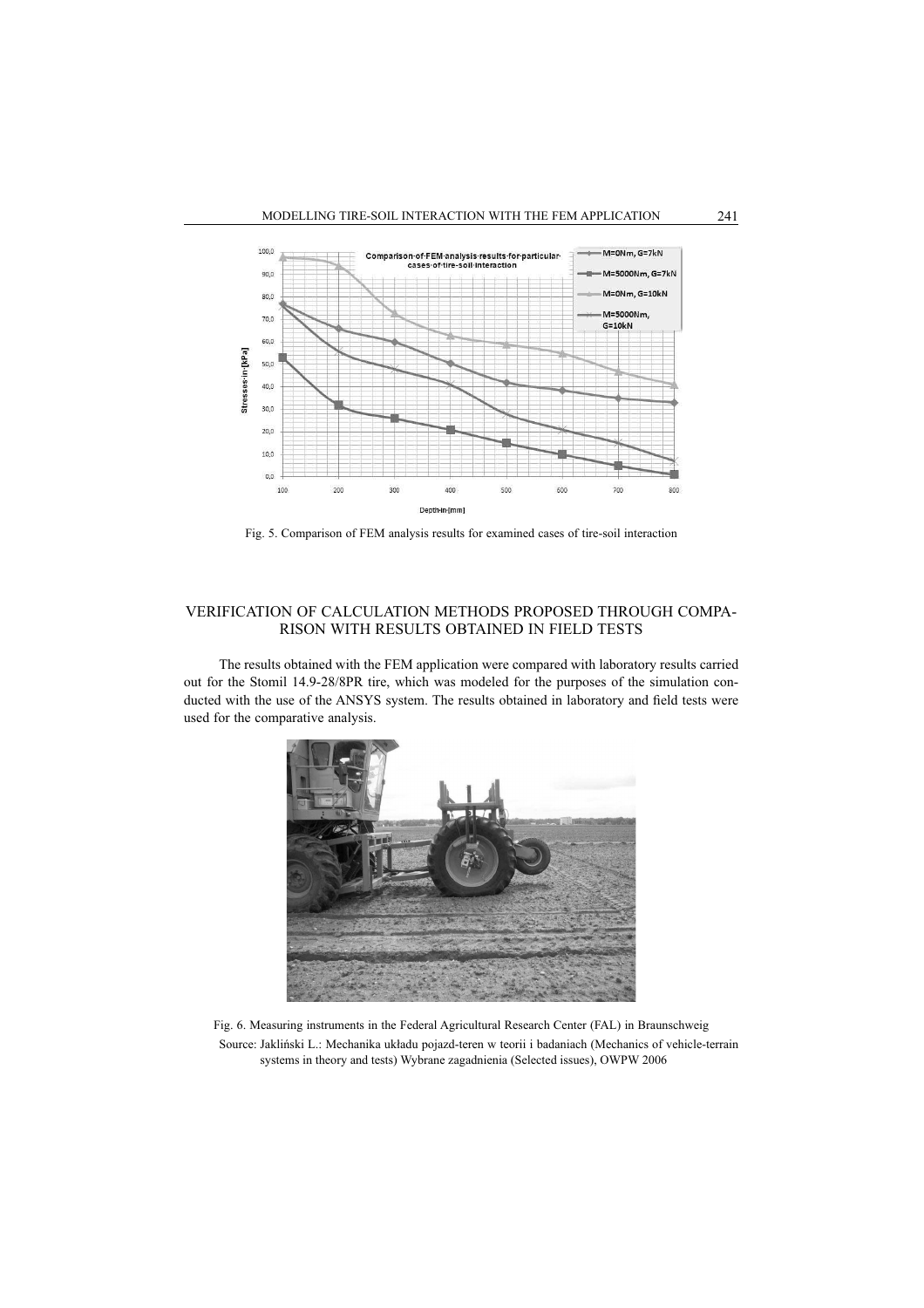Laboratory and field studies were conducted in the Federal Agricultural Research Center (FAL) in Braunschweig. The sand-clay ground measuring 100m x 40m was examined. Four hydraulic pressure sensors were used for measuring pressures, buried in the soil with their measuring heads situated exactly in the center of the wheel track.

The pressures measurement results compared to the values calculated in the FEM system were presented in Table 2. The distribution of pressure values in the plane parallel to the wheel track axis at three measurement depths was presented for G=7 kN and G=10kN, at M=50Nm.

Table 2. Comparison of results obtained in laboratory tests and FEM calculations (values of stresses in [kPa])

|            | $G=7kN$         |      |                | $G=10kN$   |       |                |  |
|------------|-----------------|------|----------------|------------|-------|----------------|--|
| Depth [mm] | D<br><b>FEM</b> | meas | Difference [%] | <b>FEM</b> | meas  | Difference [%] |  |
| 100        | 77.0            | 85.6 | 10%            | 98.0       | 108.2 | 9%             |  |
| 200        | 66.0            | 59.4 | 11%            | 94.0       | 88.1  | $7\%$          |  |
| 300        | 60.0            | 44.0 | 36%            | 73.0       | 61.4  | 19%            |  |

Measurement results and those calculated with the FEM indicate significant similarity (approx. 9% error difference) for smaller ground depths. At greater depths the differences between measurements and calculations exceed even 20%, which can result from several factors:

- the geometrical model of the tire and its imprint in the ground was of insufficient accuracy,
- using approximate material properties for the ground model,
- approximate model of peripheral conditions used in FEM,
- insufficient density of the FEM grid of the calculation model (increased speed of calculations).

In order to improve the accuracy of calculations, the geometrical models of the ground and of the tire interacting with it should be better prepared in further research studies; the accuracy of the FEM model should be improved; the physical data characterizing the ground should completely correspond to the actual properties of the soil examined in laboratory conditions.

#### **CONCLUSIONS**

The results of the obtained calculations have been presented in the form of color maps, tabular comparisons and diagrams. The analysis of theoretical calculations showed a similarity of the calculated values of stresses obtained through empirical studies, carried out both in a laboratory (soil channel) and also in the field conditions, conducted in the Federal Agricultural Research Center - Braunschweig.

The application of CAD systems as well as digital simulation methods and FEM calculations in the issues under discussion gives measurable advantages, among others the ones as follow:

- a significant reduction in time needed for research and independence of the research process from weather and climatic conditions,
- relieving the research team of routine and uncreative activities time-consuming preparation of research stands, and laborious analyses of results,
- facilitating the performance of comparative analyses of tires under examination, as well as types of ground,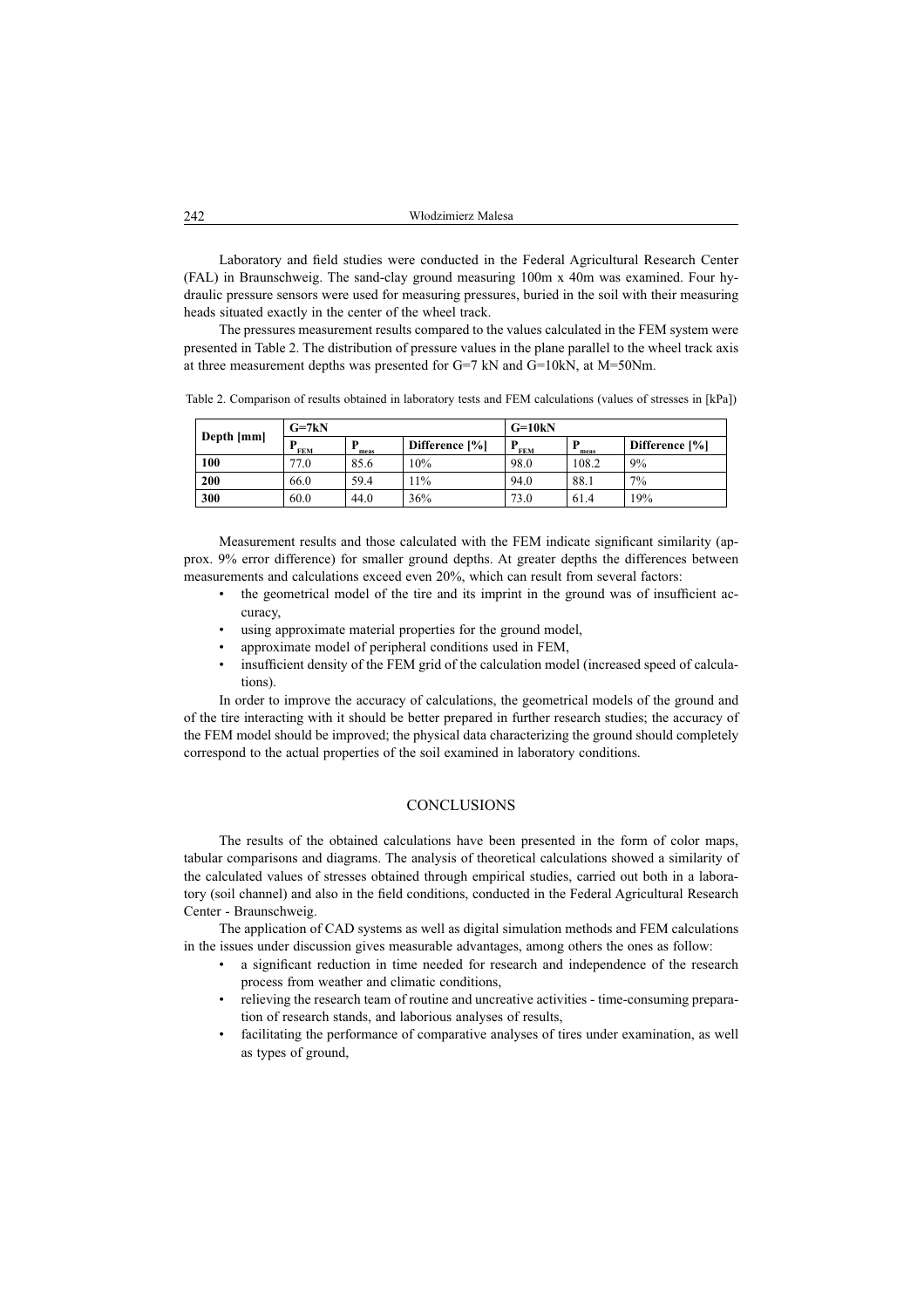• conducting reliable research studies with the application of computer systems at the stage of the tire design and drive unit, without the necessity to carry out costly and timeconsuming laboratory research.

#### REFERENCES

- 1. Bekker M.G. Introduction to terrain-vehicle system, The University of Michigan Press, Ann Arbor 1969.
- 2. Jakliński L.: Mechanika układu pojazd-teren w teorii i badaniach (Mechanics of vehicleterrain systems in theory and tests) Wybrane zagadnienia (Selected issues), OWPW 2006.
- 3. Jakliński L.: Modele oddziaływania koła pneumatycznego na glebe (Models of the impact of a pneumatic wheel on soil), OWPW 1999.
- 4. Jakliński L.: Monitorowanie rozkładu nacisków jednostkowych w badaniach polowych. Technika Rolnicza, Ogrodnicza, Leśna, 2004, nr 1, s.27-28.
- 5. Jakliński L., Pilarczyk S.: Badanie rozkładu nacisków jednostkowych w glebie z uwzglednieniem wystepowania podeszwy płużnej, Journal of research and applications in agricultural engineering, Poznań 2008, vol. 53(3), str. 96.
- 6. Jakliński L., Jasiński B., Lebert M., Krzywosiński S.: Monitoring tire-soil individual stresses as contribution to soil protection, Systemy Mikroprocesorowe w Rolnictwie Międzynarodowa Konferencja – Páock 2004, s. 50-61.
- 7. Jakliński L., Pilarczyk S.: Analiza propagacji nacisków wybranych napędowych opon rolniczych, X Międzynarodowe Sympozjum Inżynierii Systemów Bioagrotechnicznych, Płock 2007, Zeszyt 6(15), s.29-33.
- 8. Król K.: Metoda elementów skończonych w obliczeniach konstrukcji, Politechnika Radomska, Wydawnictwo (2006).
- 9. Kruszewski J., Gawroński W., Wittbrodt E., Najbar F., Grabowski S.: Metoda sztywnych elementów skończonych, Arkady 1975.
- 10. Kruszewski Z., Jakliński L.: Badania porównawcze opon napędowych do ciągników rolniczych 14.9-28 8PR "Stomil" i "Good Year", Sprawozdanie z pracy zleconej przez OZOS Stomil, Płock 1990.
- 11. Pytka J., Szymaniak G.: Investigations of stress state in soil under Tractor tyres, Teka Komisji Motoryzacji i Energetyki Rolnictwa IV/2004, s. 172, Wydawnictwo Oddziaáu PAN w Lublinie.
- 12. Rakowski G., Kacprzyk Z., Metoda elementów skończonych w mechanice konstrukcji, OWPW 2005.
- 13. Sołtyński A.: Mechanika układu pojazd-teren, Wydawnictwo Ministerstwa Obrony Narodowej, 1966.
- 14. Sommer C., Lebert M., Jakliński L., Jasiński B.: Bodenschadverdichtung Strategien und physikalischen Bodenschutz. Landtechnik no. 2, 2003.
- 15. Stasiak W.: Analiza modeli opisujących rozkład napreżeń w glebie, Journal of Research and Applications in Agricultural Engineering, Poznań, 2008, vol. 53 (2), str. 39-43.
- 16. Stasiak W., Modele propagacji nacisków w glebie generowanych przez oponę, praca doktorska, PW Płock, 2003.
- 17. Szmelter J., Dacko M., Dobrociński S., Wieczorek M.: Metoda elementów skończonych w statyce konstrukcji. Przykłady obliczeń, Arkady 1979.